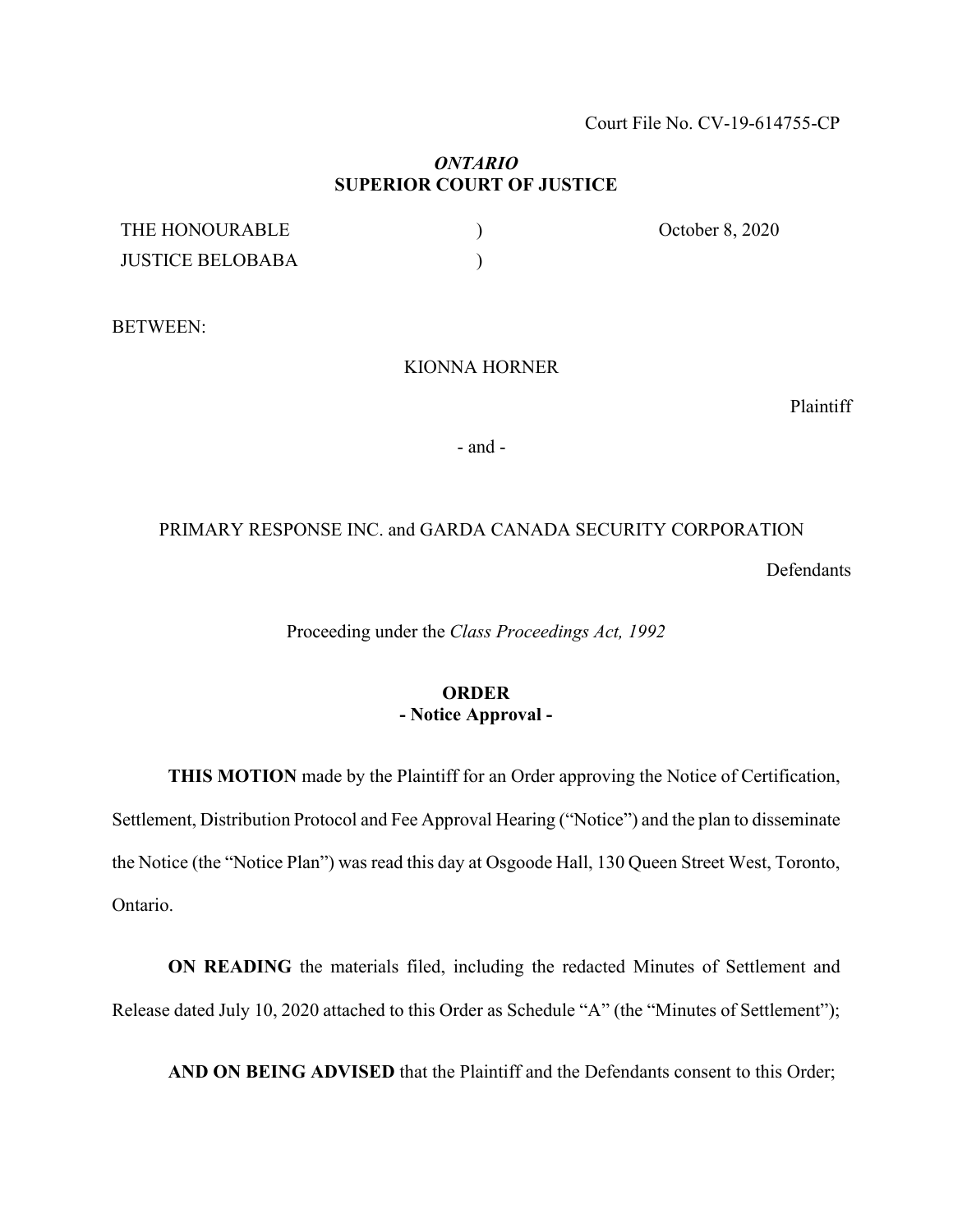- 1. **THIS COURT ORDERS** that, for the purposes of this Order, except to the extent that they are modified in this Order, the definitions set out in the Minutes of Settlement apply to and are incorporated into this Order.
- 2. **THIS COURT ORDERS** that the Notice is hereby approved substantially in the form attached hereto as Schedule "B".
- 3. **THIS COURT ORDERS** that the Notice Plan is hereby approved substantially in the form attached hereto as Schedule "C" and that the Notice shall be disseminated in accordance with the Notice Plan.

 **Signed:** *Justice Edward P. Belobaba*

Notwithstanding Rule 59.05, this Judgment [Order] is effective from the date it is made, and is enforceable without any need for entry and filing. In accordance with Rules 77.07(6) and 1.04, no formal Judgment [Order] need be entered and filed unless an appeal or a motion for leave to appeal is brought to an appellate court. Any party to this Judgment [Order] may nonetheless submit a formal Judgment [Order] for original signing, entry and filing when the Court returns to regular operations.